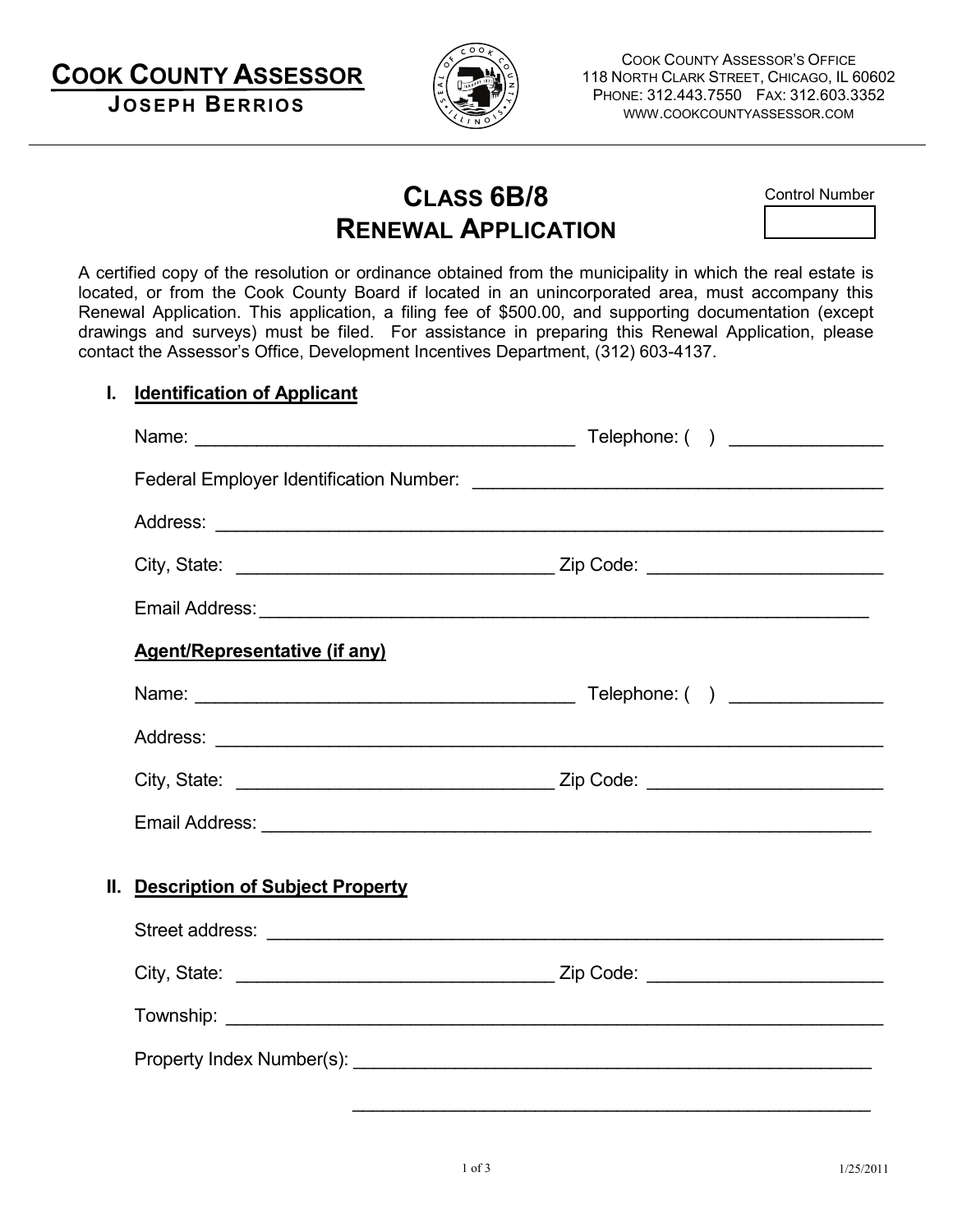## **III. Identification of Persons or Entities Having an Interest**

Attach a current and complete list of all owners, developers, occupants and other interested parties (including all beneficial owners of a land trust) identified by names and addresses, and the nature and extent of their interest.

Attach legal description, site dimensions and square footage, and building dimensions and square footage.

### **IV. Property Use**

Attach a current and detailed description of the precise nature and extent of the use of the subject property, specifying in the case of multiple uses the relative percentages of each use.

If there have been any changes from the original application, include current copies of materials which explain each occupant's business, including corporate letterhead, brochures, advertising material, leases, photographs, etc.

## **V. Nature of Development**

### **Indicate the nature of the original development allowing the Class 6B designation**

- [ ] New Construction
- [ ] Substantial Rehabilitation
- [ ] Substantial Rehabilitation of Abandoned Property Not Purchased For Value
- [] Occupation of Abandoned property Purchased For Value
- [ ] Occupation of Abandoned Property Purchased For Value in combination with New Construction or Substantial Rehabilitation

### **VI. Employment**

How many permanent full-time and part-time employees do you now employ in Cook County?

Full-time: \_\_\_\_\_\_\_\_\_\_\_\_ Part-time: \_\_\_\_\_\_\_\_\_